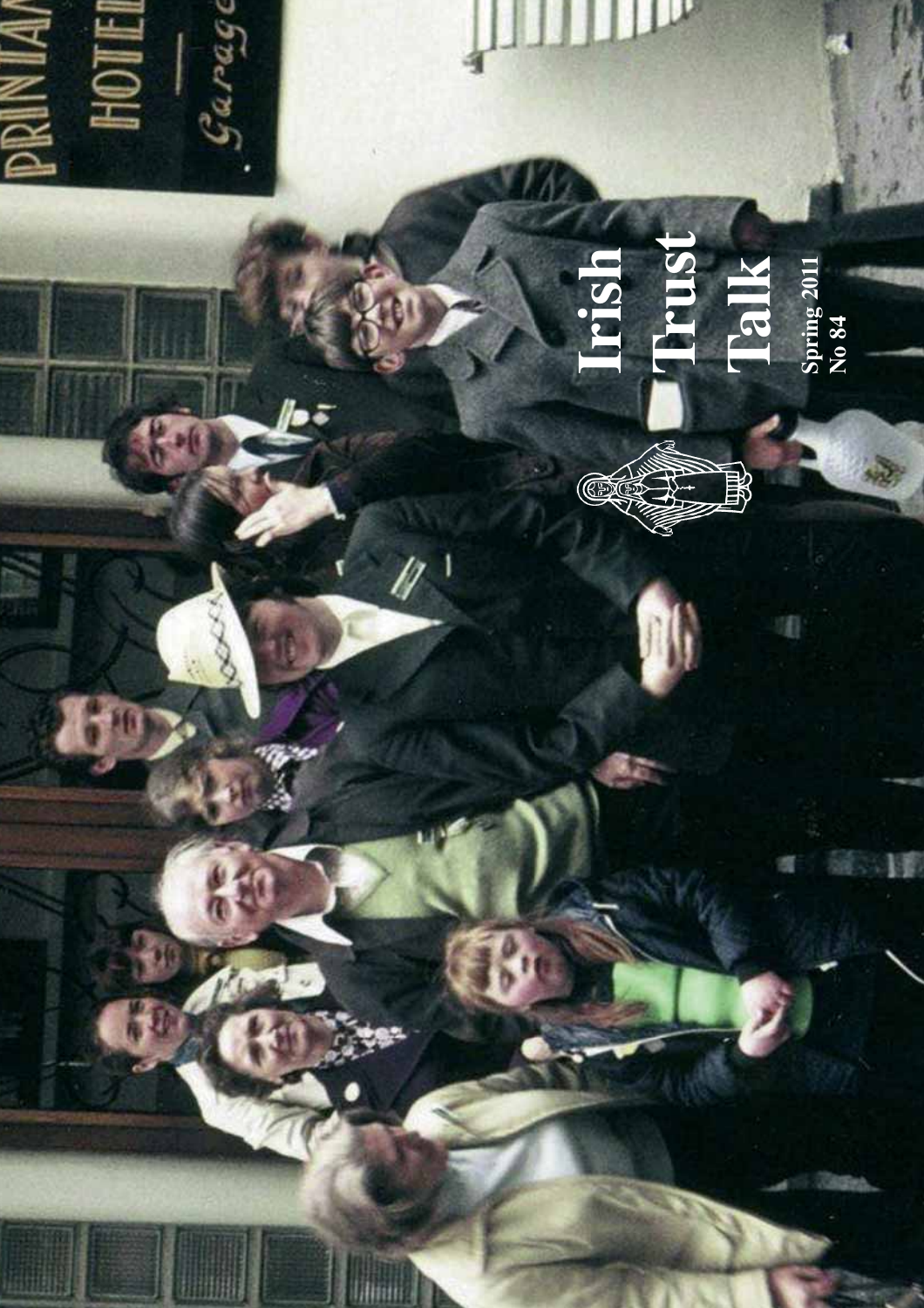## **Message from the Chairman**



*John O'Reilly and Gabriel Higgins at St Michael's Gate during the Planning Meetings in February 2011.*

#### Dear All,

With Easter so late this year landing on Sunday 24th April there is still lots of time for preparation and we are expecting some excellent weather this year. The next time Easter is so late will be 25th April 2038; now that's a long time away!!

This year will be the 40th Pilgrimage the IHCPT has taken to Lourdes at Easter since its humble beginnings back in 1972. To all those who have been involved at some stage over those 40 years, on behalf of the Trust, I would like to say a special thank you for the contribution you made to ensure that we are still thriving after so many years. You and your families will be in our thoughts and prayers during the week but especially when we celebrate the Irish Mass on Tuesday 26th April at 10am.

A very big Thank You to all the Group Leaders for the huge amount of work that is involved in organising their groups. Also thanks to the group nurses and other helpers who have been involved in the home visits which is a very important part of the preparations as it's the first time you meet the young people who will be travelling to Lourdes and see their excitement at the prospect of getting away for a week's holiday.

This year we have four flights booked taking over 1,100 guests and carers to Lourdes on Easter Sunday morning from Belfast, Dublin, Cork and Shannon. We will be joined by 40 members of the Croatia Group who are flying from Zagreb for the first time. Be sure to give them a warm welcome when you see them.

The office and shop that was located in the Hemicycle last year with the HCPT will be relocated to a new venue called the "Base". This will be in the building beside the "Chapelle de Notre Dame" where we have had the Sunday Welcome Mass in recent years. Please come along and buy lots of goodies for your group, family, friends and even something for yourself!

The Hosanna House Pilgrimage will take place this year from 10th to 17th June with a total of 90 guests and helpers enjoying the country air up beside Bartres; a quiet village where Bernadette spent some of her younger years.

Congratulations to Vivienne Connolly for organising the Nationwide programme that aired in January and showed Group 136 having a whale of a time on the beach in Rosslare. The programme also beautifully profiled the new home in Kilrane, now known as Cois Cuain ("beside the harbour"). Other TV stars were Bridget Loughlin, Chair of the Eastern Region who appeared on TV 3 Ireland AM along with Anthony Curran guest with group 174 in 2010 and David Whitty carer with group 69. Well done to you all for helping to raise awareness of the Trust through the national media.

If you are travelling to Lourdes at Easter I look forward to seeing you there, if you can't make it this year we will say a prayer for you and light a candle at the Grotto.

Finally, if you have any comments or questions on the work of the Trust please feel free to contact me directly on joreilly05@gmail.com or through the office in Kilcuan on 091-976622.

Rise & Shine John O'Reilly March 2011.

*Group 70 enjoy the Trust Mass 2010.*

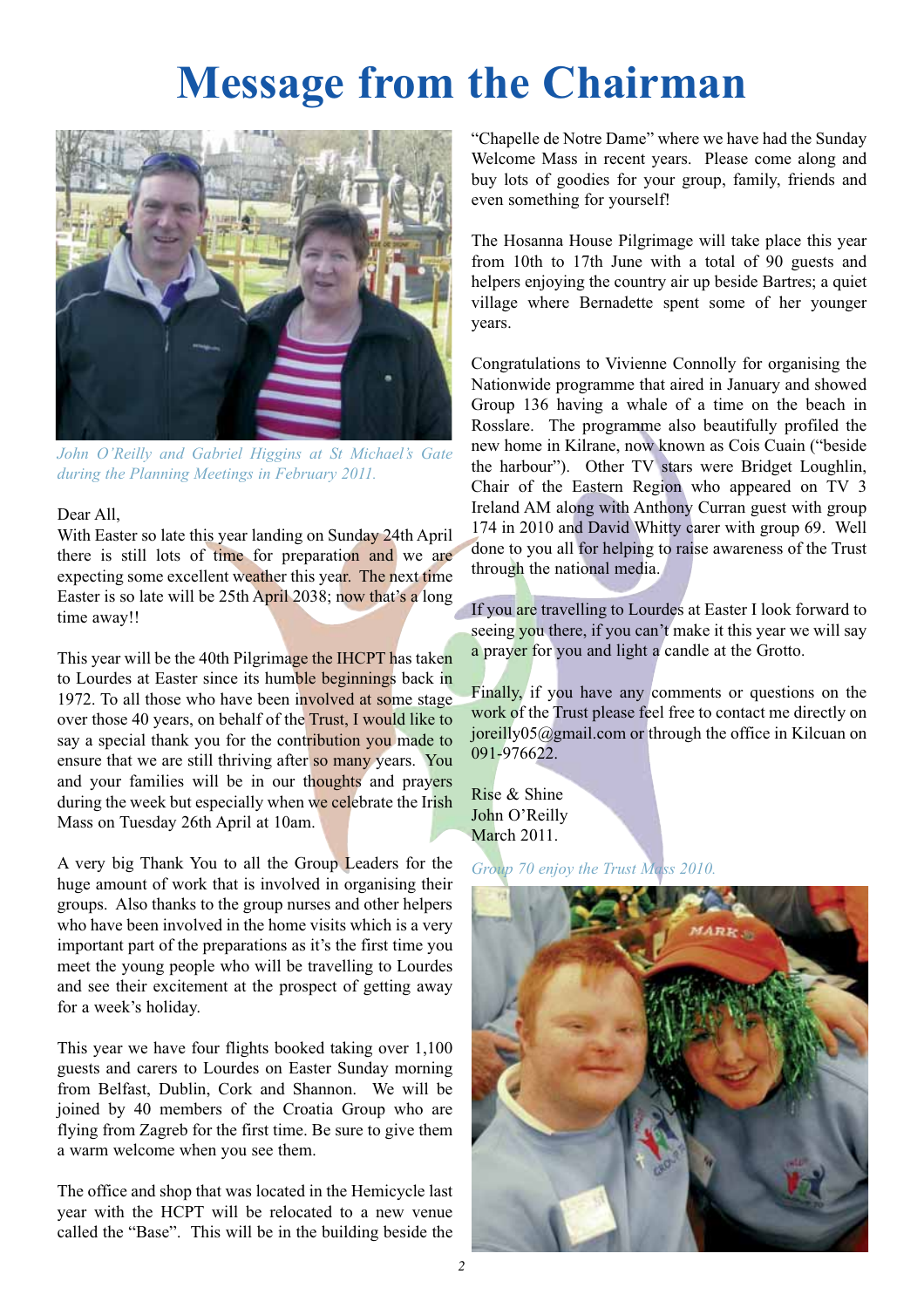#### IHCPT The Irish Pilgrimage Trust

IHCPT-The Irish Pilgrimage Trust Kilcuan, Clarenbridge, Co Galway Tel: 091 796622 Fax: 091 796916 Email: info@irishpilgrimagetrust.com Web: www.irishpilgrimagetrust.com

Online Video Appeal: www.mediaconcepts.ie/ihcptappeal

Chairperson: John O'Reilly Email: joreilly05@gmail.com

National Co-ordinator: Bernadette Connolly Email: bconnolly@irishpilgrimagetrust.com

Kilcuan Manager: James McHugh Email: jmchugh@irishpilgrimagetrust.com

Administrator: Maureen O'Loan Email: moloan@irishpilgrimagetrust.com

Administrator: Zoe O'Dea Email: zodea@irishpilgrimagetrust.com

Cycle Organiser: Pat Jordan Email: pjordan@irishpilgrimagetrust.com

#### **Board Members**

| <b>Fr Michael McGrath</b> | <b>Trust Chaplain</b>                                      |
|---------------------------|------------------------------------------------------------|
| <b>Mary Clancy</b>        | <b>Honorary Secretary</b>                                  |
| Liam Ahern                | <b>Deputy Protection Officer</b><br>Liturgies Co-ordinator |
|                           | Hosanna House                                              |
|                           | <b>Challenging Behaviour</b>                               |
| Dr Bridget Keane          | <b>Trust Doctor</b>                                        |
|                           | <b>Family Group Selection</b>                              |
| Teresa Lee                | <b>Trust Nurse</b>                                         |
|                           | Risk Assessment                                            |
| <b>Gabriel Higgins</b>    | <b>Protection Officer</b>                                  |
|                           | Merchandise                                                |
|                           | <b>Jet Set</b>                                             |
| Damian McNicholl          | Northern Treasurer                                         |
|                           | <b>PRO</b>                                                 |
|                           | Regional Chairs Co-ordinator                               |
| <b>Tom Doyle</b>          | <b>Trust Talk</b>                                          |
|                           | <b>Risk Assessment</b>                                     |
| Denis McCarthy            | Insurance                                                  |
|                           | Merchandise                                                |
| Helen Kirwan              | Merchandise                                                |
|                           | <b>Students</b>                                            |
| James White               | Vice-Chairman                                              |
|                           | Treasurer                                                  |
| Carol Chapman             | <b>HCPT</b> representative                                 |
|                           | Charity No 5992                                            |

#### **WANTED PUBLIC RELATIONS PROFESSIONAL**

The Trust is seeking to find someone experienced in Public Relations who would like to volunteer to help the Trust on a part time basis with PR. Please contact us if you have some PR and Media experience and would be willing to give some time to helping the Trust in this area.

## **Trust Talk... ...Digital**

We are continuing to distribute the Trust Talk by email. If you are not currently receiving a copy, or you know someone who would like to receive a copy by email please email us at info@irishpilgrimagetrust.com and we will add you to our list.

If you would prefer to receive a copy of Trust Talk by post, please send us your full name<br>and address. and address.



**I would like to receive a copy of Trust Talk BY POST:**

Name:

Postal Address:

**OR**

**I would like to receive a copy of Trust Talk BY EMAIL:**

My email address is: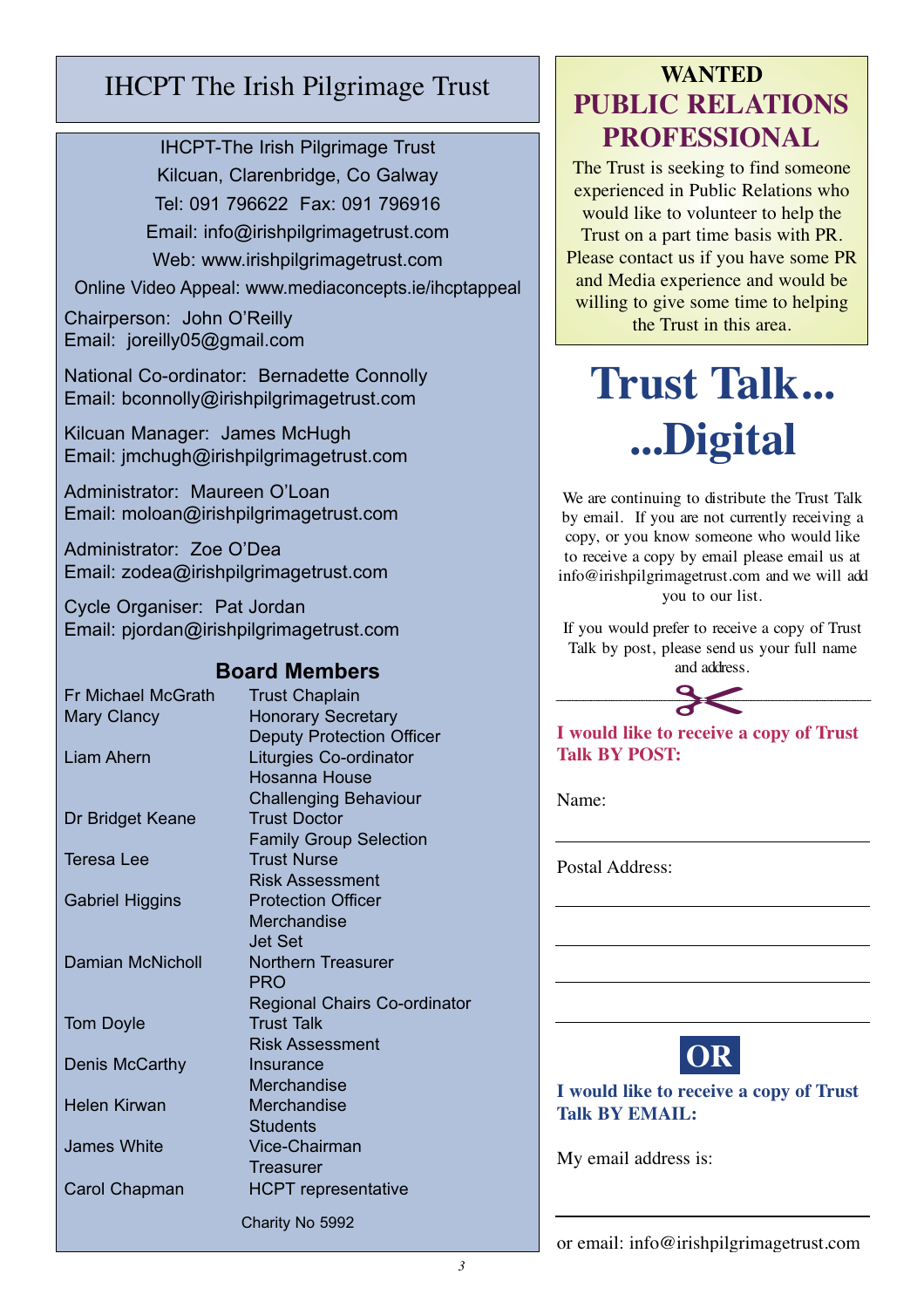# **Easter 2011** Croatia

Easter approaches quickly as we prepare to celebrate our 40th anniversary. To coincide with this birthday we have been given the honour of organising the international mass on the Thursday. Preparations are ongoing since last Easter and my thanks must go to the myriad of people involved in the organising the various liturgies throughout the week. This year's theme is **Praying** with Bernadette and this will be in evidence throughout the liturgies. Cardinal Brady has accepted our invitation to join in our birthday celebrations and he will be our chief celebrant. Fr Richard Scriven is the musical director for the Thursday mass and Gerry Sheehan is the musical director for the Irish mass on Tuesday.

As has been our policy over the years the music will be a mixture of familiar hymns and some new hymns. We have tried to reflect our Celtic heritage in the masses both through our music and our traditional dance. While we will strive for perfection in relation to the organisational issues, the Trust is about participation whatever a person's disability.

One of the highlights for me of last year's Irish Mass was when of our young guests side by side with his helper read the prayer one word at a time in mutual support. It will not be about good diction and punctuation, it will be about participation and involvement.

This year for both the Tuesday and Thursday mass we are hoping to use the signed Our Father, using the basic signs that children would have learned in school, again it's not about accuracy rather involvement. Our youth groups will be working on this over the coming weeks.

Our Irish mass on Tuesday may have similarities to the Thursday mass, however it was agreed by the organisers that it is a separate celebration and it is not being used as a practice for the Thursday mass.. Last year I recorded which groups were involved in the various liturgies throughout the week, therefore groups who were not involved last year will be involved this year. I will be in contact with group leaders before we travel in relation to the readings that their groups have. Remember it may not be daunting for the carer to speak in front of large crowds but it certainly is daunting for many of our young guests. If your group is involved in the readings, singing, dancing or one of the many other tasks to be done, please attend the practices on time.

Musicians and singers are more than welcome to join our choirs. I wish you well and hope you get as much joy and pleasure out of the week as we have had organising it.

Have a great week and enjoy! Liam Ahern

# 2011



This year there will be 2 groups travelling from Croatia with a total of 40 people travelling. The Croatian group normally travel by bus to Lourdes but this year will be flying to Barcelona and then getting a bus to Lourdes. They will arrive in Lourdes on Easter Sunday and leave the following Sunday the 1st May. At the moment they are busy fundraising and preparing for travelling.

#### **BIRTHS**

Congratulations to James Digney (93) and Grainne Digney (67) on the birth of baby Eoin born on 21st October 2010. And also to Noel Keenan (93), and his wife Caroline, on the birth of baby Ella born on Christmas Day. Best wishes to them both and God's blessing on the newly born.

*Above: Croatia on the move! Below: Fr. Benny conducts Group 109.*

#### **NEW TRUSTEES**

Helen Kirwan from the Southeast and Tom Doyle from the East have joined the Board as new Trustees in January this year. An election to join the Board of Trustees was held at the Pre Pilgrimage meeting in Kilcuan on Saturday 26th and Aiden Grealish and Annette McDermott were elected.

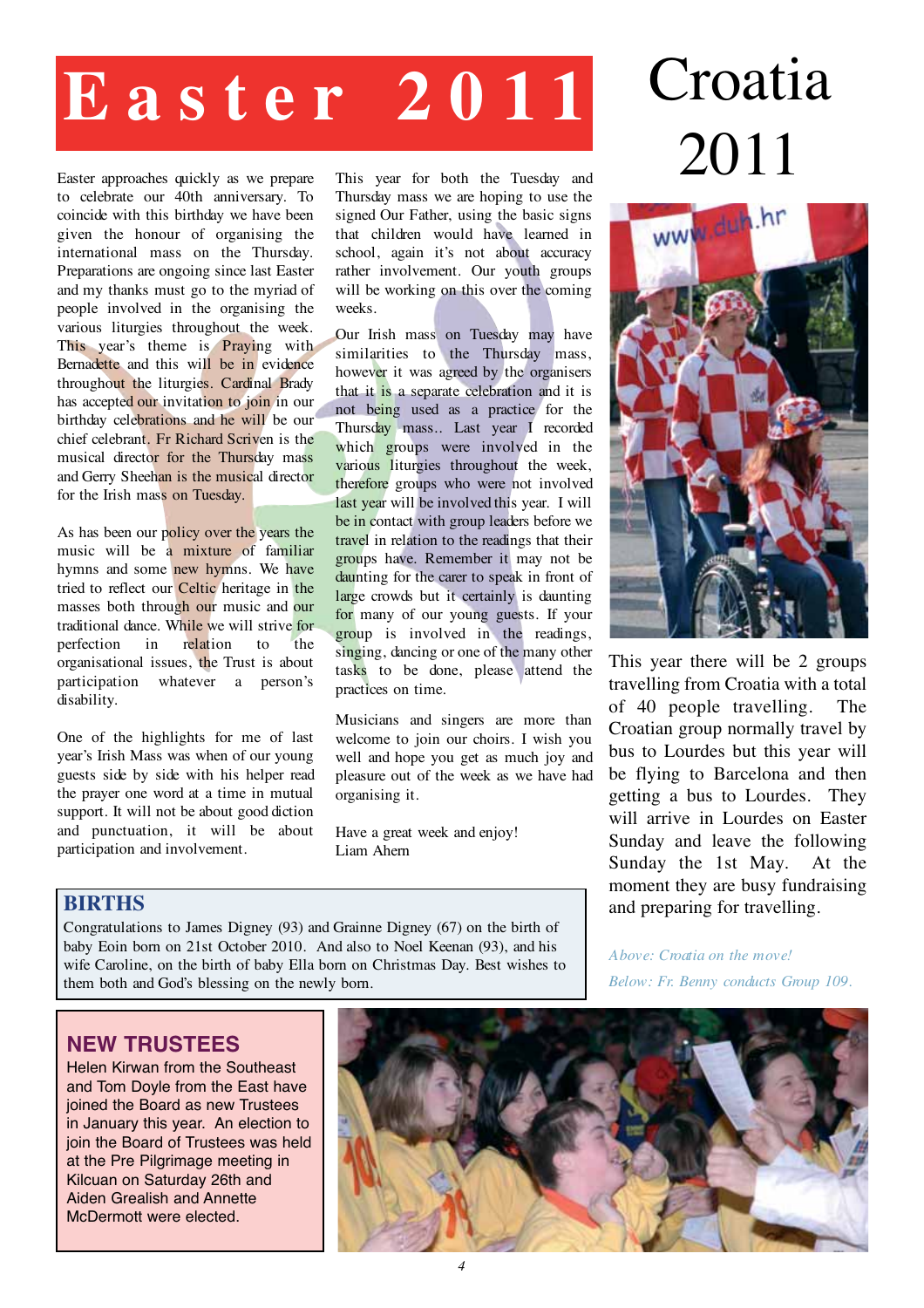## **Kilrane Christened**

Our new holiday home in Wexford has been formally named Cois Cuain. Cois Cuain was featured on Nationwide on 4th February resulting in a lot of interest for bookings throughout the summer. However, we are still taking bookings so please contact us for information.

#### **Brick for Cois Cuain**

This was a huge success last year and this year we will sell some more "Bricks". These will be for sale in the Base in Lourdes or through the office. As before each brick will cost €10 and names will be remembered on our special memorial book at Cois Cuain.



## OUR FRIENDS REMEMBERED

#### BREIGE MORGAN

*'A Special Person'*

In the early evening of 12 October 2010, the tragic and devastating news that Breige had died so unexpectedly spread throughout the country. Breige was Group 103's devoted nurse and an enthusiastic worker for the Trust. Her larger than life personality has only served to leave an immense void within her Group, the Trust, her local children's community, her Parish and especially her family. The devastating loss to her parents; Sally and Patrick, to Ann-Marie and John, her sister and brother, is unimaginable. We were very privileged to appreciate at first hand her sense of humour, her generosity of spirit and true goodness which she gave to many children and their families.

#### JOHN B. O'SHEA.

John B. O'Shea, Killorglin, Co. Kerry (Group 107. 1980-1995). John was Deputy Group Leader for years and always Mr. Moneybags. He was a man of great organising skills. His immense generosity and caring nature endeared him to the young people who always responded to his unique charismatic presence.

#### MICHAEL C. AHERN

Michael C. Ahern, Killorglin, Co. Kerry (Group 66 and Group 189). Michael enjoyed his trips to Lourdes as a helper. He shared his many talents with the young people in the Group. His engagement with his fellow helpers in thought provoking debate contributed greatly to understanding, as he well described it himself, the bigger picture of life.

Our sincere sympathies and prayers to our many helpers and guests who have lost family members during the past year.

| Roy Murphy             | 163 |
|------------------------|-----|
| Fr Paul D'Arcy         | 64  |
| <b>Evelyn Murphy</b>   | 67  |
| Oran McGlinchey        | 103 |
| <b>Brid Cunningham</b> | 190 |
| <b>Aoife Battles</b>   | 103 |
| Kevin Breen            | 162 |
| Breige Morgan          | 103 |
| <b>Miley Connors</b>   | 136 |
| Damian Murphy          | 164 |
|                        |     |

| 3 | Keelin Frawley                   | 113        |
|---|----------------------------------|------------|
| 4 | John B O'Shea                    | 107        |
| 7 | Hugh Brannigan                   | 63         |
| 3 | <b>Audrey Favier</b>             | 107        |
| 0 | Michael C Ahern                  | 66 and 189 |
| 3 | Therese Deacy Friendship Week    |            |
| 2 | Elizabeth Mulvey                 | 70 & 164   |
| 3 | Fr Francis Doyle                 | 203        |
| 6 | <b>Brid Crowley</b>              | Cyclist    |
| 4 | Eanna CurtayneDue to travel 2011 |            |
|   |                                  |            |

*MAY THEY REST IN PEACE.*

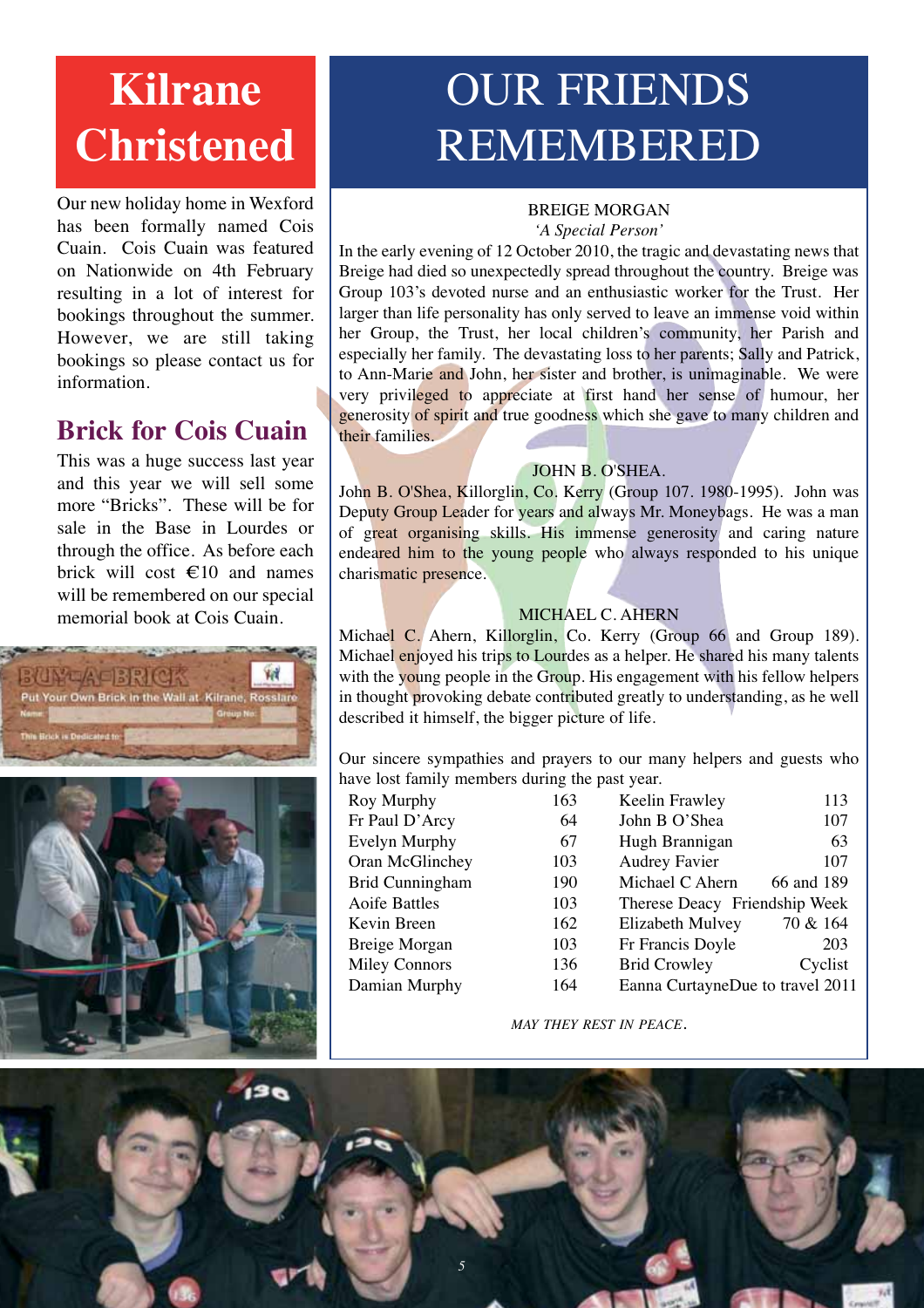## HOSANNA HOUSE *My Week in Lourdes*

I have being travelling to Hosanna House in Bartres for the past 17 years. First as a carer and then I graduated to group leader of Group 513 which I presently do. I can very clearly recall my first visit with Fr Hugh O'Byrne who invited me to come along with the group as a carer.

Yes of course I was so nervous going as I really didn't know what to expect and had no experience of dealing with people with special needs. On day 1 all fears disappeared very quickly and I was on auto pilot for the week. Thinking about my first visit and the memories that were created I am so happy to have taken part in such a life changing experience. It can get very emotional at times, as some pilgrims are really sick. But, they always keep their chins up no matter what. They make you appreciate how lucky we are to be in good health.

Hosanna House is a place that will hold a special place in my heart forever as I make friends young and old there on every trip. It is situated in such a tranquil setting in the foothill of the Pyrenees and to watch the sunrise and sunset is **breathtaking**. The group have the freedom to experience the beautiful walks in the gardens with a spiritual aspect, up to the sheepfold and on Bartres. There is something special about Hosanna House, something magical, that attracts me, and my fellow volunteers back every year. It has a surreal atmosphere there one that I believe that cannot be recreated.

The group participate in all activities at the grotto which are planned and booked before travelling. The grotto is another place where it is like a dream, the place is always shrouded in silence. Thousands of people flock here every day to give praise and it is a beautiful place. You can just sit here for hours if you wanted to and just enjoy the peace.

The day trip is very popular and of course the daily picnics, the evening entertainment and the sports evening. Many of the helpers re-live their youth again and have great fun.

So, for me to describe Lourdes in a few words I would say very enjoyable, very tiring because of the early morning, life changing experience and of course inspiring. Would I go back? Yes in a heart beat.

Many of my friends ask me why I go to Lourdes each year, get up early every morning, and put myself through the rigours of working such a long day with an inherent lack of sleep. What I say to them is simple. I really love it.

In hindsight, looking back on the last few years, I couldn't have asked for more. Although, I feel exhausted, fatigued and worn-out every year, Lourdes has been, and will continue to be, a memorable experience for me. I don't think my experience in Lourdes would have had been as enjoyable if it wasn't for the group of people I was amongst.

I am really looking forward to, and planning my return for this year's pilgrimage.

Liam Buttle Group leader 513



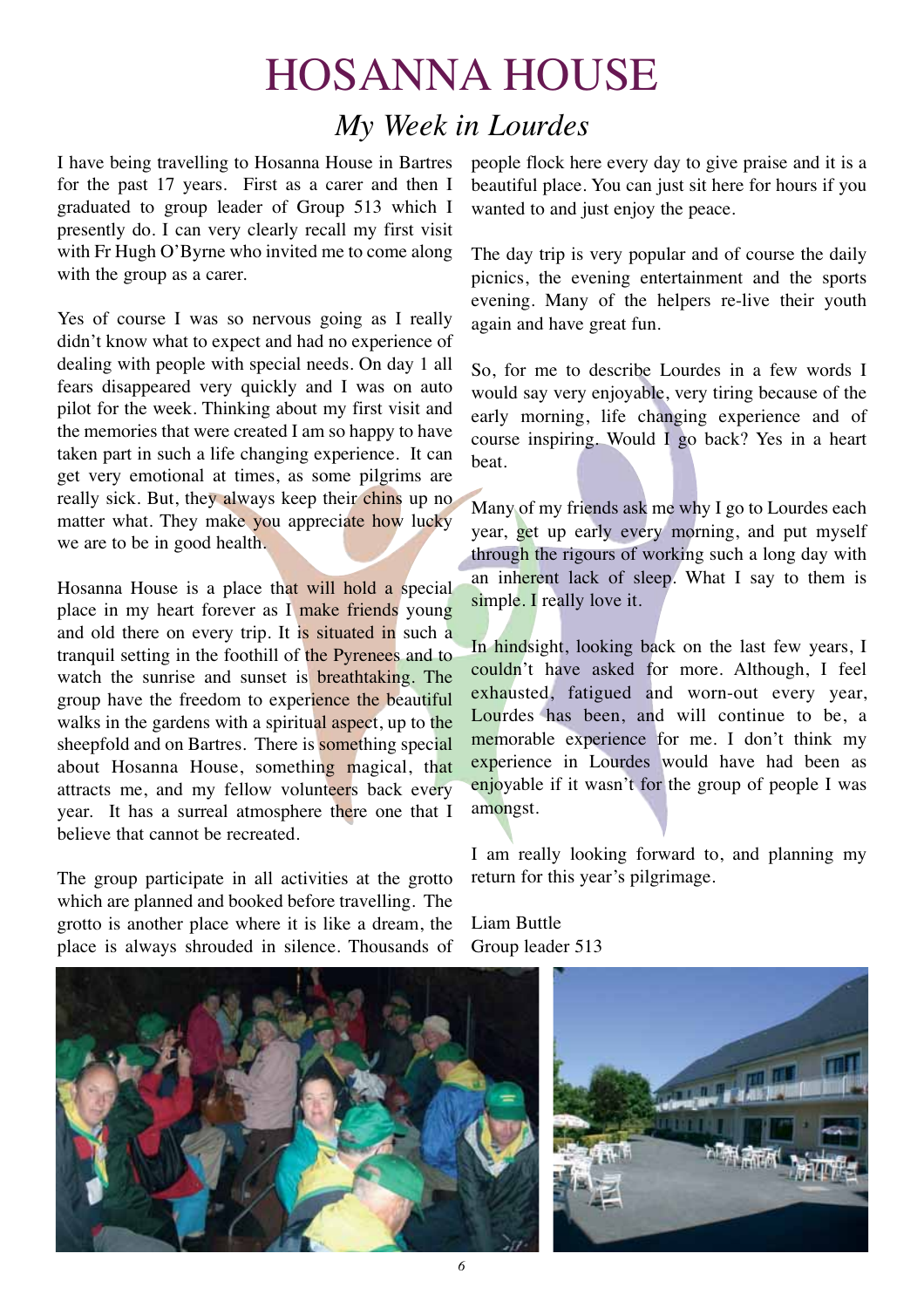## Lourdes with The Irish Pilgrimage Trust

*By Andrew Murphy and Justin Cassidy, Students of St. Michael's College, Dublin 4, write about their week in Lourdes with The Pilgrimage Trust.....*

At the beginning of 5th Year, the Chaplaincy Team in St. Michael's gave us a talk about the amazing experiences many people have had while in Lourdes. Our teacher, Mr. O'Flynn, was one of the main speakers on the day. He has been going to Lourdes for almost 15 years now and he explained to us why he returns there so often. Through the course of his talk, he offered us a highly insightful personal perspective on Lourdes and, in so doing, shared with us the special phenomenon that is Lourdes today.

Many students present were taken by the opportunity offered to us to be the first school group from St. Michael's to travel with **IHCPT** (The Irish Pilgrimage Trust). In the end, 8 Fifth Year students were selected and from that moment our pilgrimage to Lourdes began.

Ms. Annette McDermott gathered us together for several meetings at Ely House prior to travelling. At these meetings we were made aware exactly what we were getting ourselves into. There was a huge amount of preparation and commitment to be put into the pilgrimage. We met our individual group leaders who explained our duties to us as we built up to the big week. Finally, the day arrived and we set off to France. We were all blissfully unaware of the lifechanging experience that was in store.

had any experience of. The fact that we had to care for our pilgrims in everyday tasks such as going to the bathroom, helping at meal times, walking with them and simply just having a friendly conversation was a real and privileged challenge. It put everything into perspective for us, and showed us how much we take for granted in our lives.

Throughout the week we developed many friendships, relationships and feelings that will never be forgotten. In our respective groups we participated in many activities and events including going to the Lourdes baths, taking day tours, praying at the Grotto and the Stations of the Cross. One particular event that moved us all deeply was the International Mass in the Underground Basilica. It was like a concert with many performers, colours, singing and dancing. Words cannot describe the energy shown by the pilgrims at this mass.

Throughout the week fatigue caught up with us but our ambition and determination helped us to carry on. Having known nothing about Lourdes, we all realised after the week what a special place it is. It is like a different world full of joy and happiness and we now see why people keep returning. We would like to thank Annette McDermott, Mr. Jason Kelly, Mr. Jonathan Traynor and Ms. Irene Scott for accompanying us on the trip. Who knows, maybe this is the first of 15 plus pilgrimages that we will go on!

We arrived in Lourdes in the South of France on Monday 5th April. On that morning we travelled to the varying hotels where our groups were staying. Each group contained 11 young enthusiastic pilgrims and 11 carers, offering a ratio of 1:1. We had our breakfast that morning with our respective groups and at that point our role as helpers started. This immediately showed us that we had our work cut out for us. The challenge of caring for these amazing people was a 24 hour job and it was something none of us students

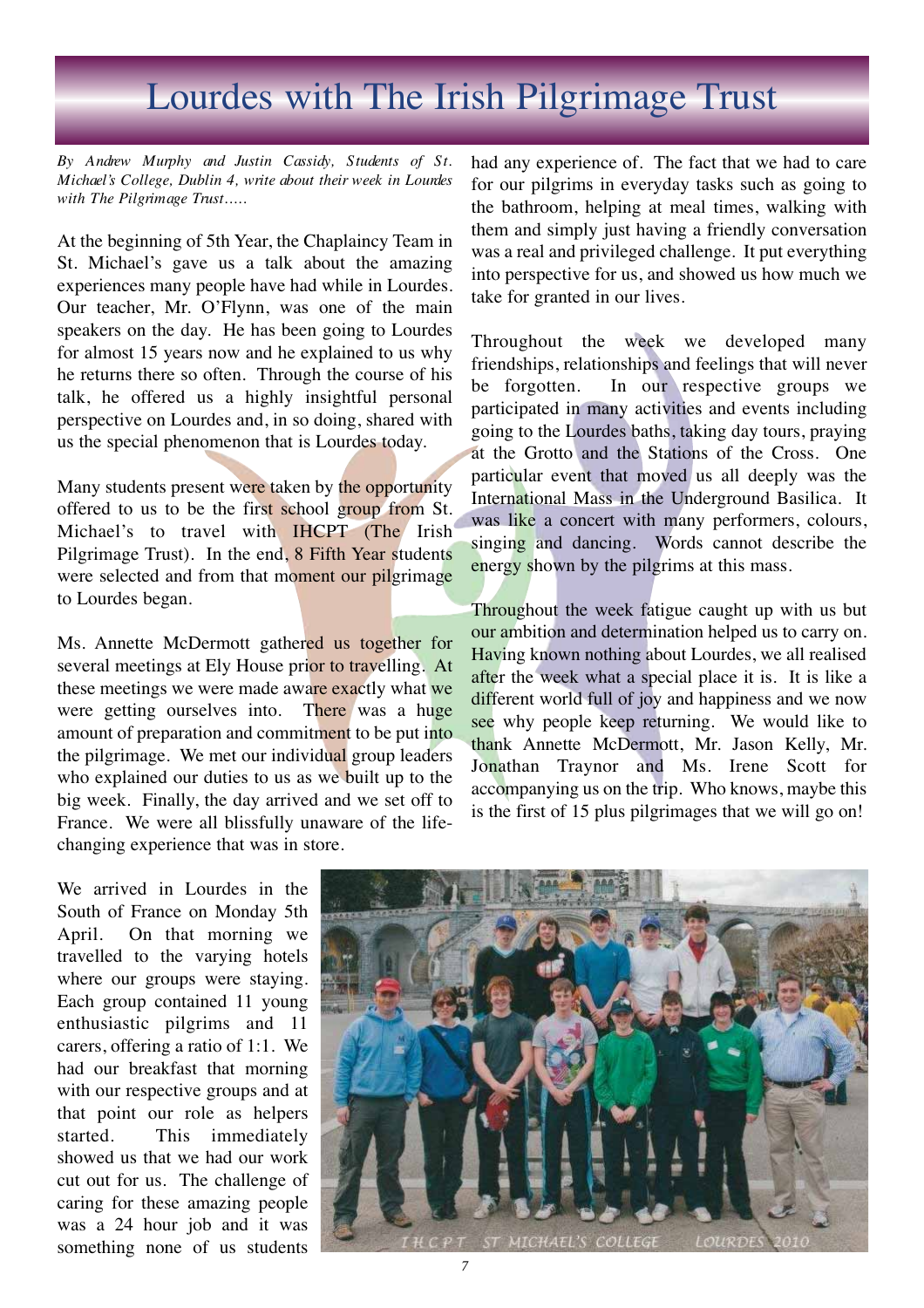

### 2011 IHCPT Walk to Santiago de Compostela

#### The Way of St. James 25th June – 2nd July 2011

It is proposed that following the success of the IHCPT Compostela Walks in 2007 & 2009 that another walk will be organised for 2011 from 25th June 2011 – 2nd July 2011. The proceeds of the walk will be for the work of the Trust and specifically for Cois Cuain our holiday home in Kilrane, Co. Wexford.

The cost of the walk is 500 euro and this will include:Bus Transfers; Dinner, Bed & Breakfast for 7 days; Santiago Passport; Luggage transfers along the route; The price will not include: Flights; Personal and Travel Insurance; Lunches Schedule:

Saturday 25th June 2011 Arrive in Santiago Airport and transfer by bus to Sarria (1.5hrs)

Sunday: Sarria – Portomarin 22km Monday: Portomarin – Palas de Rei 25km Tuesday: Palas de Rei – Melide 15km Wednesday: Melide – Arzúa 14km Thursday: Arzúa – Lavacolla 29km Friday: Lavacolla – Santiago 12km TOTAL 117km

The Way of St. James is the pilgrimage to the Cathedral of Santiago de Compostela in Galicia in northwestern Spain, where legend has it that the remains of the apostle, Saint James the Great, are buried.

The Way of St James was one of the most important Christian pilgrimages during medieval times. Legend has is that St. James' remains were carried by boat from Jerusalem to northern Spain where they were buried on the site of what is now the city of Santiago de Compostela.

There are many pilgrimage routes to Santiago de Compostela. However, IHCPT – The Irish Pilgrimage Trust is planning a walk along the ancient pilgrim path, also known as Camino Frances from Sarria to Santiago de Compostela. The route was proclaimed the first European Cultural Route by the Council of Europe in October 1987 and was also named one of UNESCO's World Heritage Sites in 1993.

If you would like to join us for our 2011 Walk to Santiago de Compostela please contact the office for an application form asap. We will be asking all participants to raise 1000 euro.

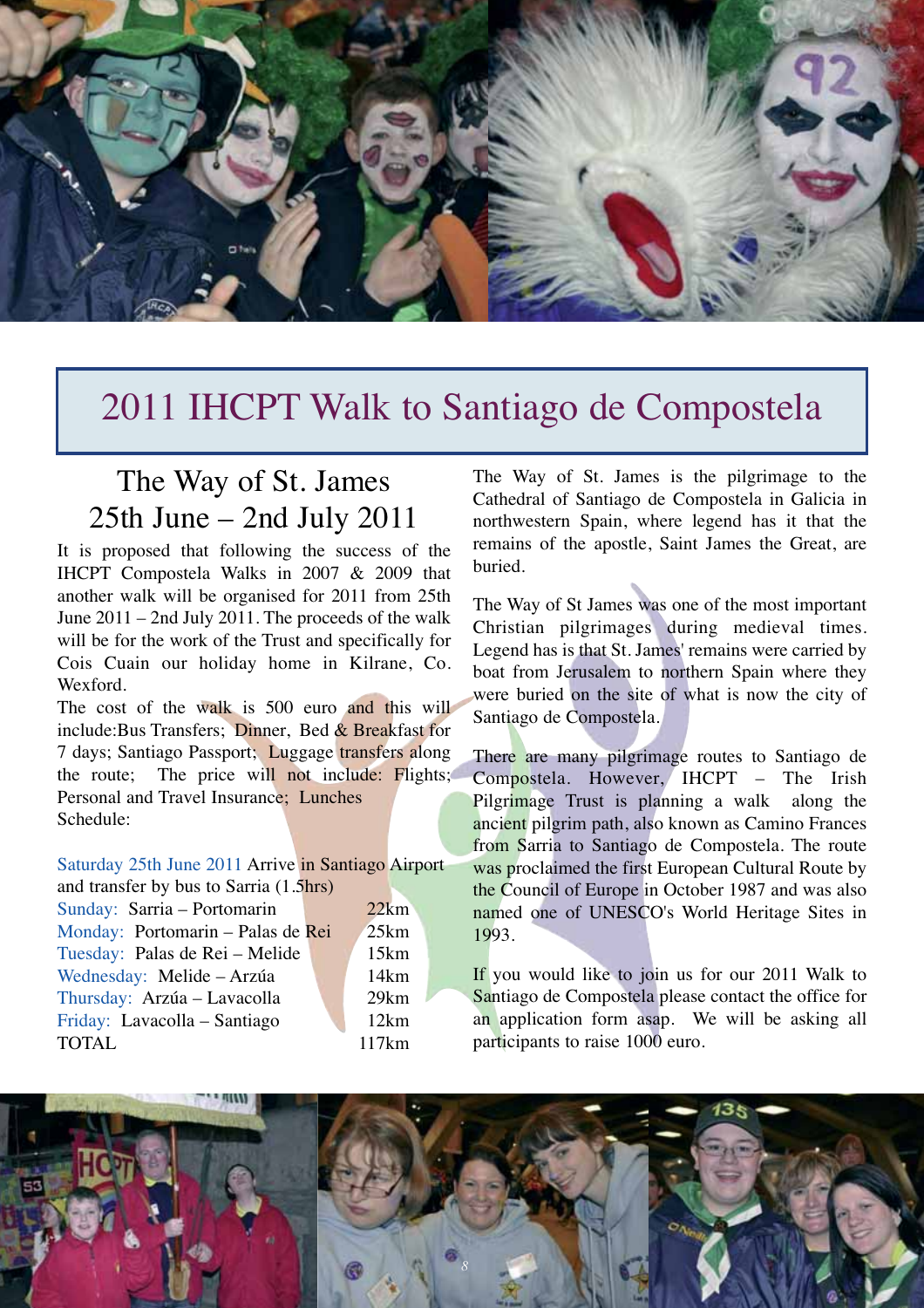## RING OF KERRY CHARITY CYCLE SATURDAY 2 ND JULY 2011. Cyclists Wanted!

W IRISH PILGRIMAGE TRUST Ring of Kerry Charity Cycle Saturday, 2nd July, 2011



The Irish Pilgrimage Trust take children with special needs to Lourdes every Easter for a week long holiday of a lifetime.

Cycle for us and raise vital funds by participating in this cycle through the picturesque Ring of Kerry



Facebook address: Ring of Kerry Cycle 2011 - Irish Pilgrimage Trust Page For Registration Contact: www.ringofkerrycycle-ihcpt.com

The annual Ring of Kerry cycle will be held on Saturday 2nd July 2011 and promises to be a wonderful day out.

Thousands (4,554 cycled in 2010) of participants will cycle the spectacular and rugged Ring of Kerry for charities including the Irish Pilgrimage Trust. The cycle begins at 6 o'clock on the Saturday morning in Killarney. Last batch of cyclists leave Killarney at 8 o'clock in the morning. They travel at their own pace and a backup service is provided until the last cyclist is back in Killarney.

Cyclists travel through some of the most beautiful and spectacular countryside in Ireland - the same route travelled during the summer, by thousands of tourists from all over the world. This 112-mile trip takes roughly 10 hours and so cyclists return back to Killarney after 4 p.m. extremely weary but much fulfilled. Rain, hail or snow does not take from their enjoyment on the day as the atmosphere, camaraderie and good will is beyond description.

On the following day, if not too weary after a great day and night of merriment and fun, participants can attend the Munster Final in Killarney and if Cork and Kerry are involved, this clash is reputed to be far better than any All-Ireland.

We are appealing to keen cyclists (and those who fancy getting fit) to take part. Regular stops are organized to soothe weary legs, and provide much needed refreshments.

A festival atmosphere reigns throughout all the towns on the Ring of Kerry on the day. Any individual cyclist who raises €750 for Irish Pilgrimage Trust will be offered two nights free accommodation. 15 friends  $@ \text{ } \infty 50$  per head will provide this luxury for you. Bookings will be made immediately on receipt of €750. Early booking is advisable, as Killarney and environs can be quite busy in July.

The cycle is a fantastic fundraiser and a real challenge for those, who abandoned their bikes in the garden shed many years ago. If you would like to take part in the cycle, or if you know someone who might enjoy this event, check underneath for all details.

The Irish Pilgrimage Trust would be very grateful if you would nominate us as your chosen charity for this year's cycle.

To do this, please register www.ringofkerrycycle-ihcpt.com

Sponsor cards, details of cycle etc will be sent to you.

Once registered with us, there is no need to register again on The Ring of Kerry Cycle web site.

For further information, please visit the following links:

Facebook: Ring of Kerry Cycle 2011 - Irish Pilgrimage Trust Page

> www.irishpilgrimagetrust.com or http://www.mediaconcepts.ie/ihcpt

Insurance: Event Insurance (public liability and personal accident) is provided by Cycling Ireland. Join Cycling Ireland for  $\epsilon$ 10.

Cyclists - How to prepare for the Cycle? See Ring of Kerry Charity Cycle Website 2011.

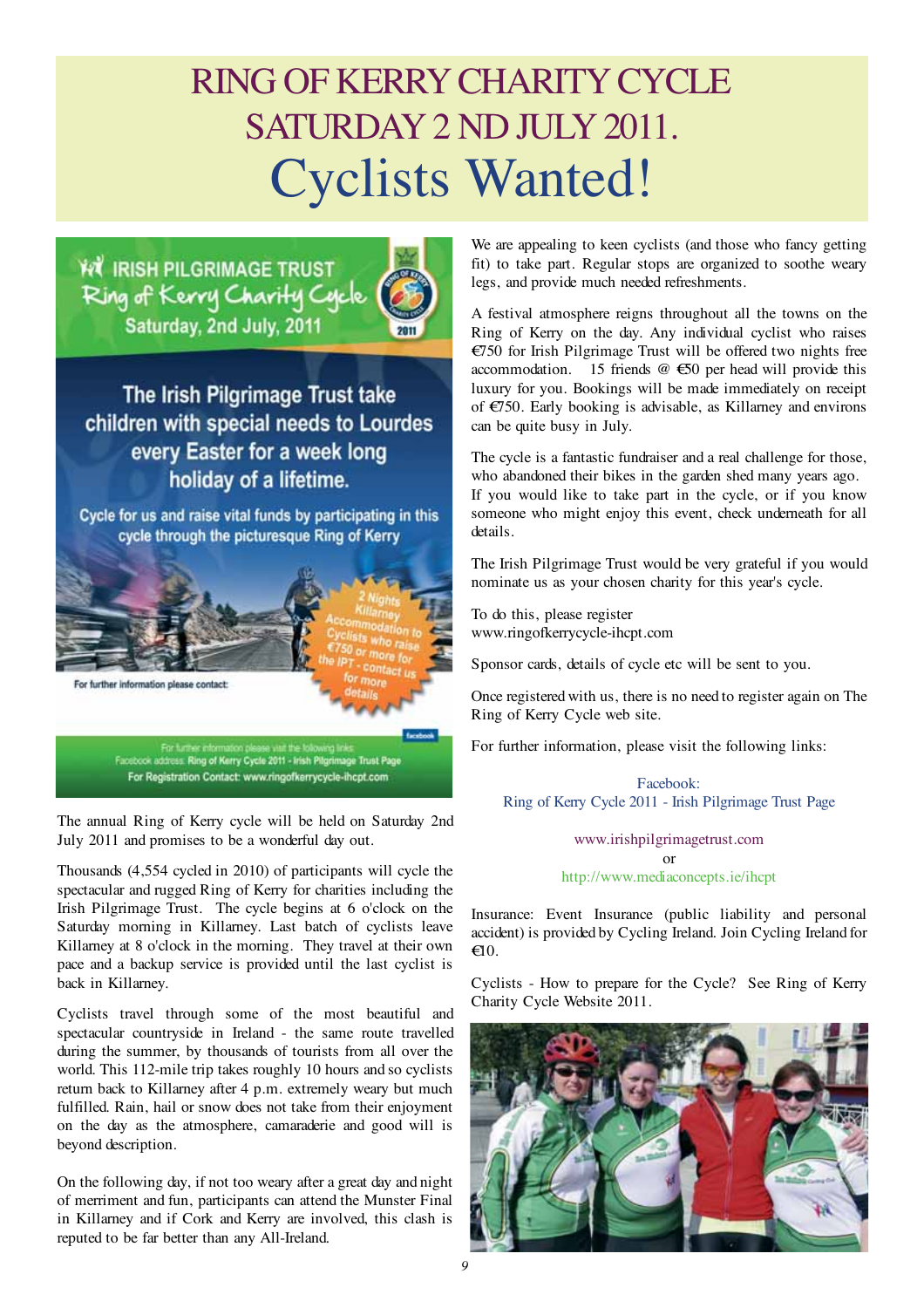## Regional Celebrations of 40 years

The Northern Region celebrated the 40th Anniversary of the Trust on 27th February. Mass was celebrated in the Church of St Therese,



Banbridge. Bishop McAreavey, Bishop of Dromore and former chaplain with IHCPT, was the main celebrant. There was tea and birthday cake in the adjoining parish centre afterwards.

*Pictured left the 40th Anniversary cake is cut and above right a photo of Group 93 in 1976.*

Down in the Southeast 40 years of the Trust was celebrated on Sunday 30th January 2011. A day of celebration was held in the South-East region as they held a thanksgiving Mass to mark the 40 year anniversary of the Children's Pilgrimage Trust to Lourdes.

Over 250 people, amongst them children, young adults, carers and benefactors of IHCPT came to join in the fun and recall great memories. The celebrations began with beautiful singing from the choir as they filled the church with the words of 'colour the world with gladness, colour the world with song, colour the world with a rainbow of love, colour the world with love.' Bishop Dennis Brennan welcomed everyone. He thanked them for coming



years. IHCPT members, in their way, have done the same for hundreds of Irish children and their families over the last 40 years. Bishop Brennan asked all the children and young children present to come to the alter and receive a special blessing. Members of the congregation participated in the prayers of the faithful and offertory procession. A large number of group chaplains were also in attendance. The choir, under the guidance of Yvonne Busher and Fr Brian Whelan had us all believing we were, in fact, in Lourdes, as song after song stirred up and brought great memories to the fore. Our mass celebration was brought to a lively and enjoyable conclusion as all present raised the roof with our favourite song 'Rise and Shine'.

Afterwards, everyone filled in to the Community Centre in Clonard, where the ladies committee had a wonderful spread of sandwiches and treats for all. A scrumptious chocolate cake, complete with a 40 year birthday candle, and depicting the dancers was lit and everyone sang Happy Birthday IHCPT. We are already looking forward to celebrating the 45th year of IHCPT.

and taking the time to remember and appreciate the work of such a great organisation. Later on, in his homily, he compared the ideas of the founder members of IHCPT to that of Walt Disney. 'If you think it, you can do it' he said. Walt Disney has brought great joy, wonder and imagination to children and adults over the

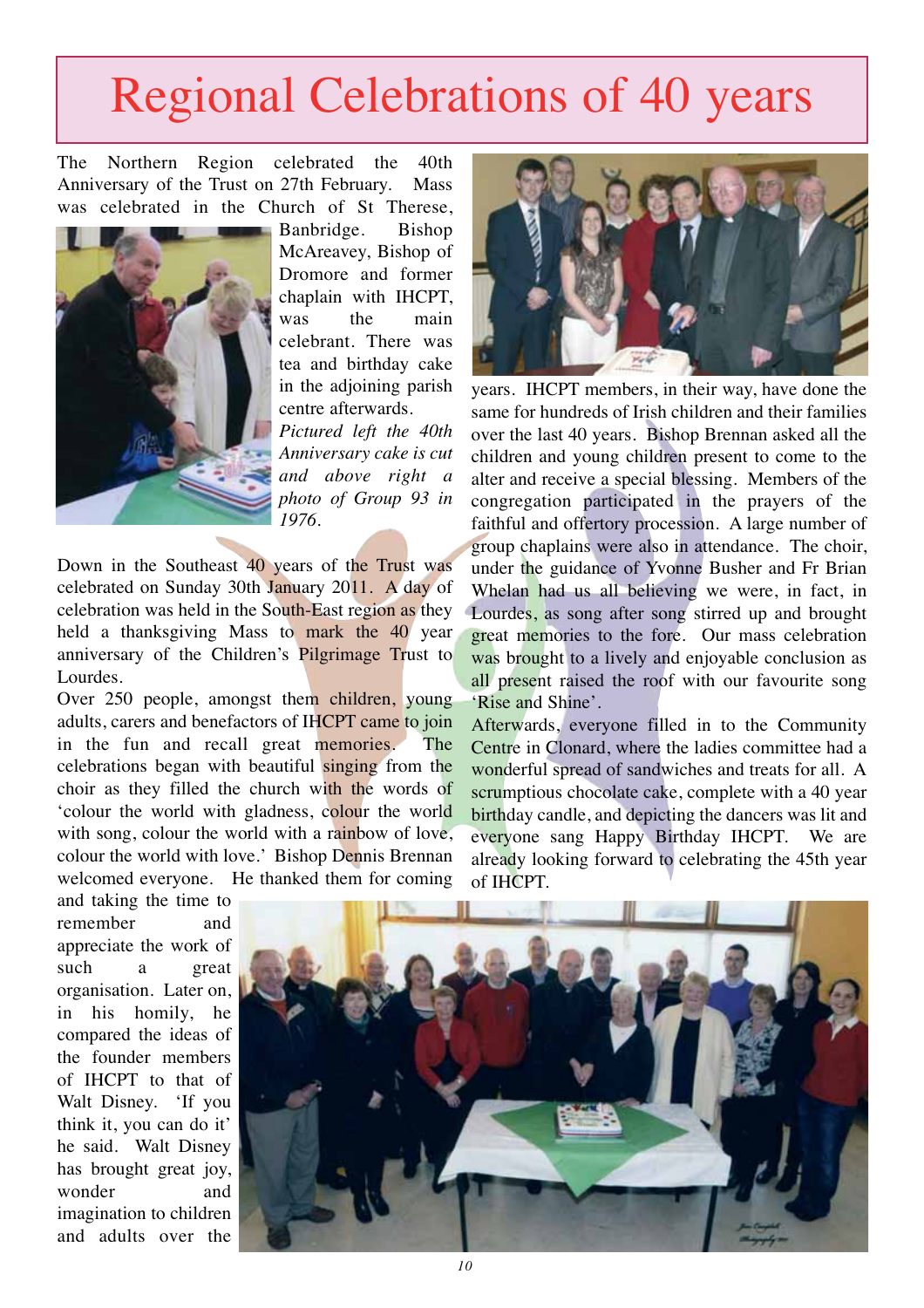

# Lourdes 2010

**20h** 

C<br>ROUP 174

**CREATER LOVE** 

SLICO - LERIN

*11*